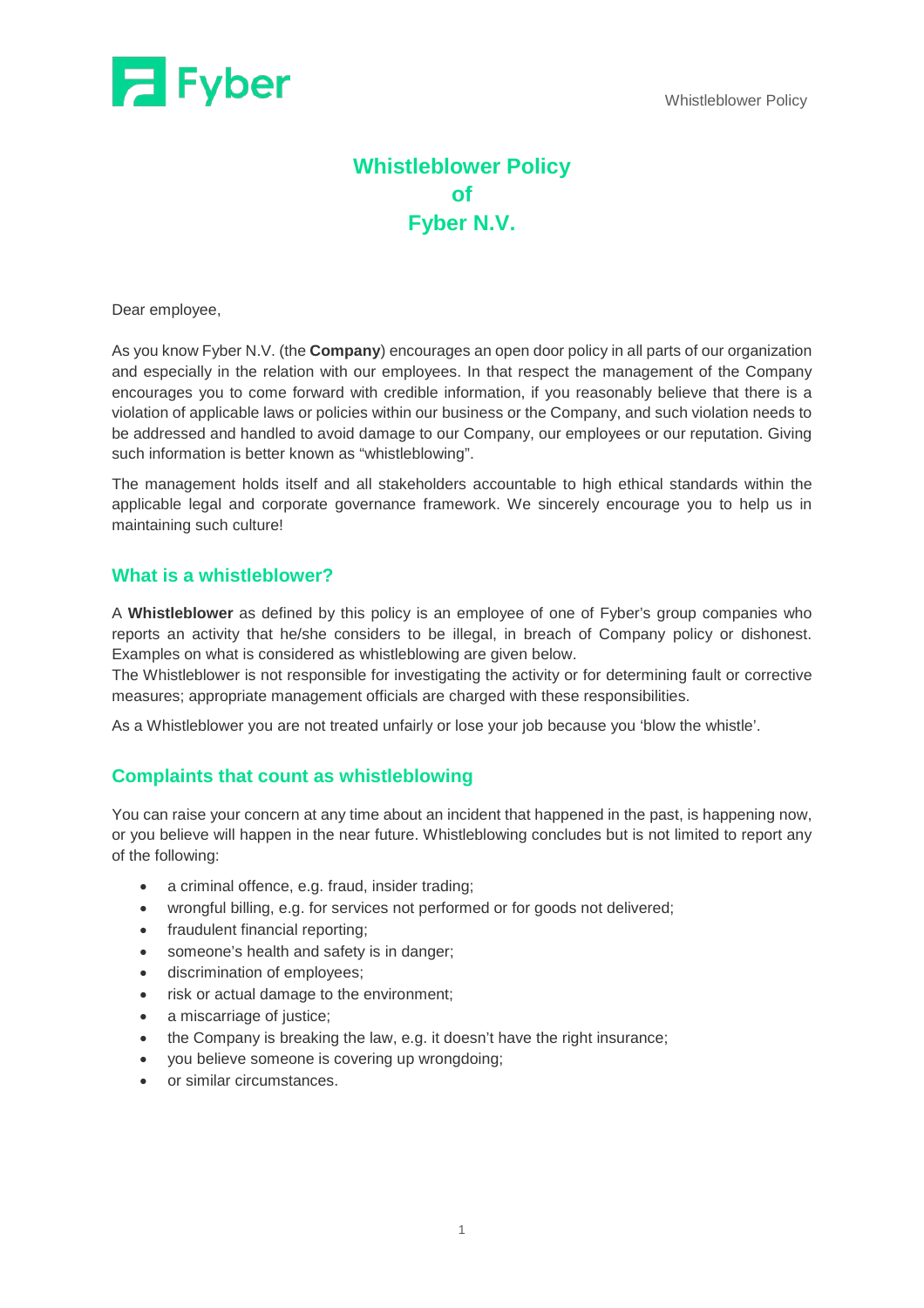

# **Protection of Whistleblowers**

The anonymity of the identity of all complainants who follow our electronic **Whistleblower Reporting Form** (see below) will be protected. Whistleblower protections are provided in two important areas: (1) confidentiality and (2) non- retaliation:

Ad (1): Insofar as possible, the identity of the Whistleblower will be maintained confidential.

Ad (2): The Company will not retaliate against a Whistleblower. This includes, but is not limited to protection from retaliation in the form of an adverse employment action such as termination, compensation decreases, or poor work assignments and threats of physical harm. Any Whistleblower who believes he/she is being retaliated against must contact our compliance department immediately. The right of non-retaliation is guaranteed by the Company and violation of this right will result in disciplinary actions against the violator. The right of a Whistleblower for protection against retaliation does not include immunity for any personal wrongdoing that is alleged and investigated. Anybody who believes that he or she is the subject of any form of retaliation for a whistleblowing should immediately report the same as a violation of this Whistleblowing Policy to our compliance department.

The Company will treat all information received in strict confidence. The privacy of both the complainant and the subject(s) in the reports will be protected. The use of personal data complies with the applicable data protection laws and regulations.

However, there are two exceptions when a complainant's protection cannot be guaranteed. These exceptions are:

- a) if it is required by law or administrative order or to enable the Company or law enforcement to conduct an adequate investigation;
- b) if it is established that a report has been made in bad faith. The intentional filing of a false report or purposely making untrue allegations does not constitute whistleblowing. The Company takes the practice of reporting in bad faith very seriously. This act is considered to be a serious breach of the Company's Code of Conduct. Disciplinary action will be taken against employees reporting in bad faith, including termination of his or her employment agreement.

## **How to report?**

Employees shall avoid any form of external or internal publicity concerning any breach they might want to report or have reported, unless required to do so by law.

Reports may be submitted by filling out our electronic Whistleblower Reporting Form which is accessible via the following link (Login: User Name: RNTS / Password: Whistleblower):

#### <http://www.panienka.de:8080/lwc/clientStart.lecare>

An external law firm – the German-qualified lawyer Michael Panienka who is also acting as data protection officer for several of the group companies - providing the service for the Whistleblower Reporting Form will receive and review the report submitted by you via this link and will initiate an investigation in accordance with our incident management procedures.

All reports of violations or suspected violations will be kept confidential to the extent possible pursuant to the conditions under this Whistleblowing Policy. If there is a need to follow up on the case, and your further support is needed for purposes of investigation, you will be contacted by Michael Panienka first before any further steps are taken.